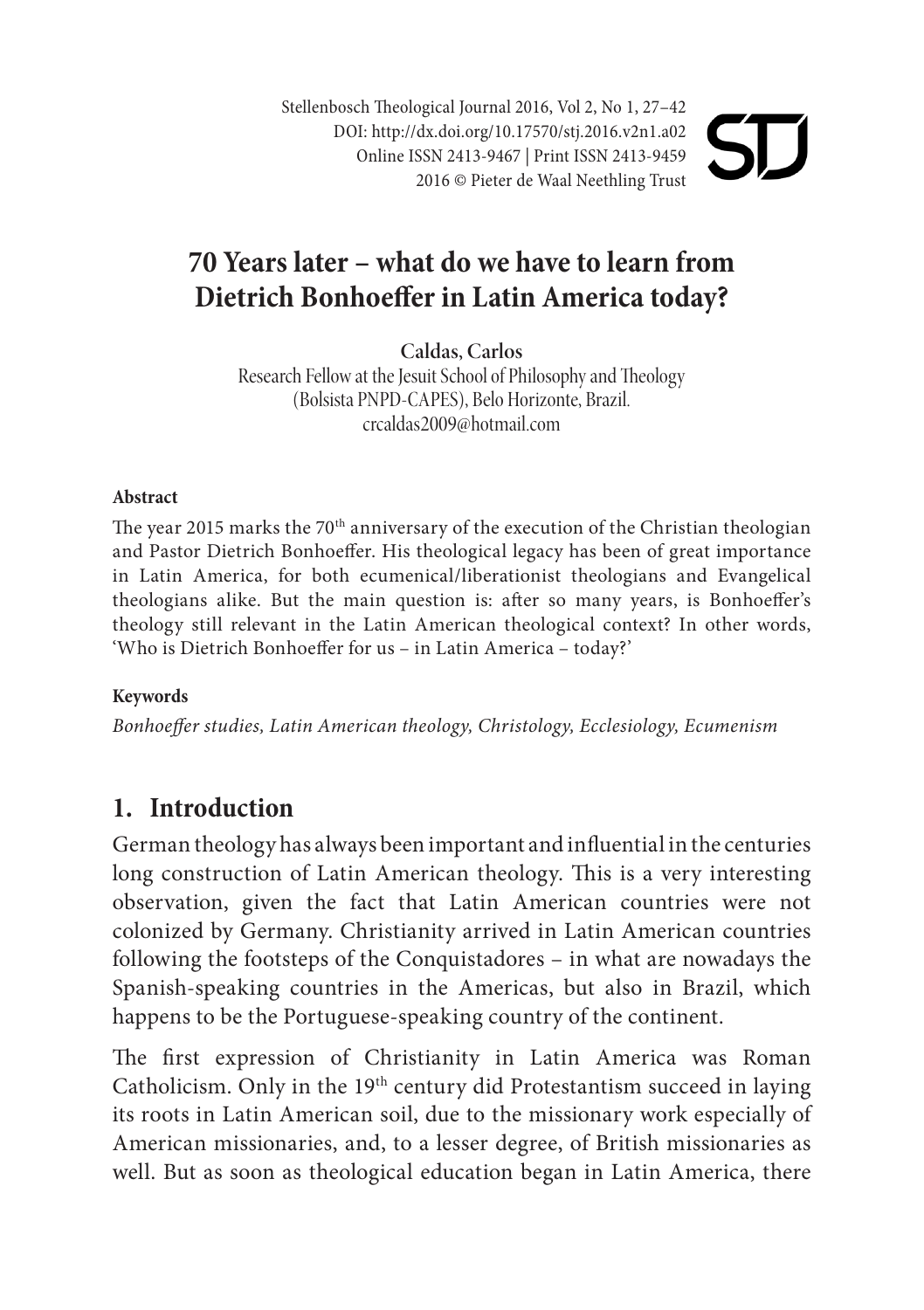has been an influence of theology 'made in Germany'. Perhaps it is better to say, theology written in German, if one includes the theology of Karl Barth, in the Protestant tradition, and the theology of Hans Urs von Balthasar and Karl Rahner (a major influence for Gustavo Gutierrez for instance), in the Catholic tradition. Needless to say, the focus of this article is on Bonhoeffer, his influence on Latin American theology and the presentation of some points about the importance of Bonhoeffer's pastoral and theological legacy in Latin American theological theory and pastoral practice – this is the point itself of this presentation.

John De Gruchy once stated, 'Bonhoeffer has probably had more influence in South Africa on liberation and contextual theologies than any other European theologian in the  $20<sup>th</sup>$  century'.<sup>1</sup> What De Gruchy declared about South Africa can also be said about the countries far away on the other side of the Atlantic, that is, Latin America.

Theological education among Protestants in Brazil began as early as the last two decades of the 19<sup>th</sup> century, and once more, due to American missionary enterprise. At that time, theological education was only the reproduction of some text books used in the United States. Therefore, in the first decades of the late 20<sup>th</sup> century there was a widespread use of Strong's *Systematic Theology*<sup>2</sup> and after that, at least in Presbyterian circles, of Berkhof's *Systematic Theology*. 3 These are very conservative systematic theologies. Nevertheless there were at least some news of recent developments of theology that had been taking place in Europe. Theological students in Latin American was hearing about the famous four B's of European Protestant theology: Barth, Bultmann, Brunner, and, last but not least, Bonhoeffer.

<sup>1</sup> De Gruchy, John W. *Bonhoeffer's Legacy: A New Generation*. [Online]. Available: http://www.religion-online.org/showarticle.asp?title=72 [Accessed: 9 September 2015].

<sup>2</sup> Augustus Hopkins Strong (1836-1921) was a Baptist American theologian. He wrote a Systematic Theology in three volumes that was used in the first half of the late 20<sup>th</sup> century in Brazilian Presbyterian theological seminaries. The first edition of that work is of 1886. The newest edition is of 2014, published by CreateSpace Independent Publishing Platform.

<sup>3</sup> Berkhof, Louis. *Teologia Sistemática*. 4a edição. São Paulo: Cultura Cristã, 2014. The first edition of Berkhof's *Systematic Theology* in Portuguese is of 1990.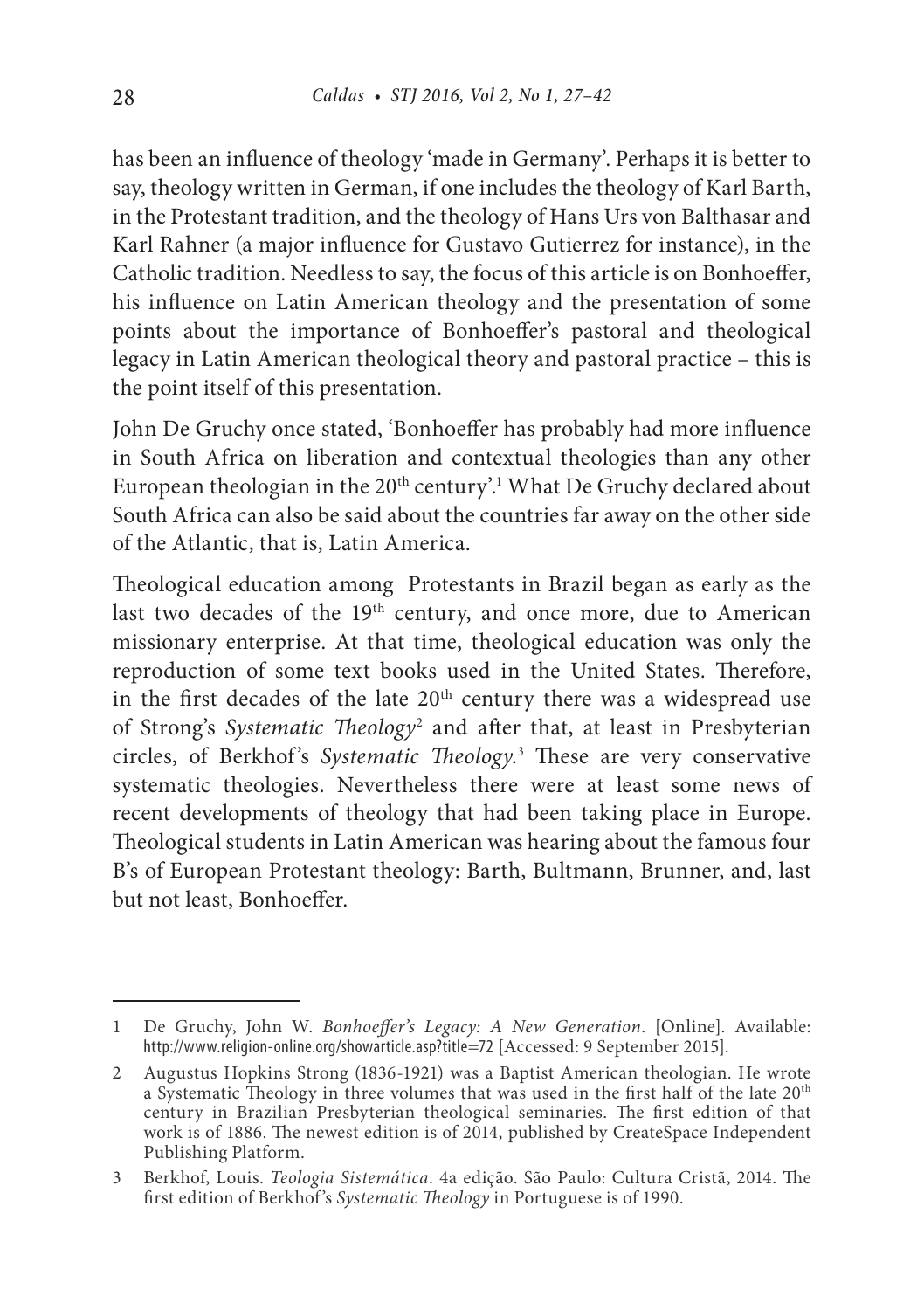But at that time there were not yet any translations of those theologians. It was during the 1950's that the first attempts to formulate an indigenous or autonomous theology took place in the continent. Richard Shaull, an American Presbyterian missionary to Latin America – he first worked in Colombia, and afterwards in Brazil, and was a lecturer at the Presbyterian Theological Seminary in Campinas (Brazil) – spread the first seeds of what some years later would be a theological reflection done in Latin America by native Latin Americans.

Shaull, an alumnus of Princeton Theological Seminary, studied under Paul Lehmann. Lehmann, an American of German descent, was a close friend of Dietrich Bonhoeffer himself.<sup>4</sup> Lehmann was Professor of Christian Ethics at Princeton, and Bonhoeffer's theology deeply influenced his own understanding of Christian Ethics and the role of the Christians in society. It is not surprising that after Princeton the young Shaull brought Bonhoeffer's theology to Brazil and taught his theology to his students. This was the beginning of the story of the influence exerted by Bonhoeffer on Latin American theologians.<sup>5</sup>

As early as 1952 the already mentioned Shaull, at that time teaching at the Presbyterian Theological Seminary in Campinas in São Paulo State, taught his students about some seminal Bonhoeffer works, e.g., *The Cost of Discipleship*, *Life Together* and, as mentioned by Anivaldo Padilha, *Letters and Papers from Prison*. In that very same year of 1952, Shaull started to speak about Bonhoeffer in his ecumenical meetings that took place in Sítio das Figueiras, Brazil.<sup>6</sup>

This was the beginning of the story of Bonhoeffer's influence in Latin America. Nevertheless, from now on our attention must be oriented toward the question of what is the importance of Bonhoeffer's theology in

<sup>4</sup> See Schlingensiepen, Ferdinand 2010. *Dietrich Bonhoeffer 1906-1945: Martyr*, *Thinker*, *Man of Resistance*. London: T &T Clark. p. 63-5, 70, 72, 94, 120, 230, 276.

<sup>5</sup> Anivaldo Padilha, a very well-known ecumenical Methodist leader in Brazil, once told me (in a personal conversation that took place last year at São Paulo Methodist University) that it was about 60 years ago, when he was a young man, that he participated in several meetings under the leadership of Richard Shaull, who gave the participants typewritten copies of Bonhoeffer's texts, especially *Letters and Papers from Prison*.

<sup>6</sup> Cf. Barreto Jr., Raimundo C. O movimento ecumênico e o surgimento da responsabilidade social no protestantismo brasileiro. *Numen*. Revista de estudos e pesquisa da religião. 21, V. 1, N. 1 e 2, 2010, p. 296.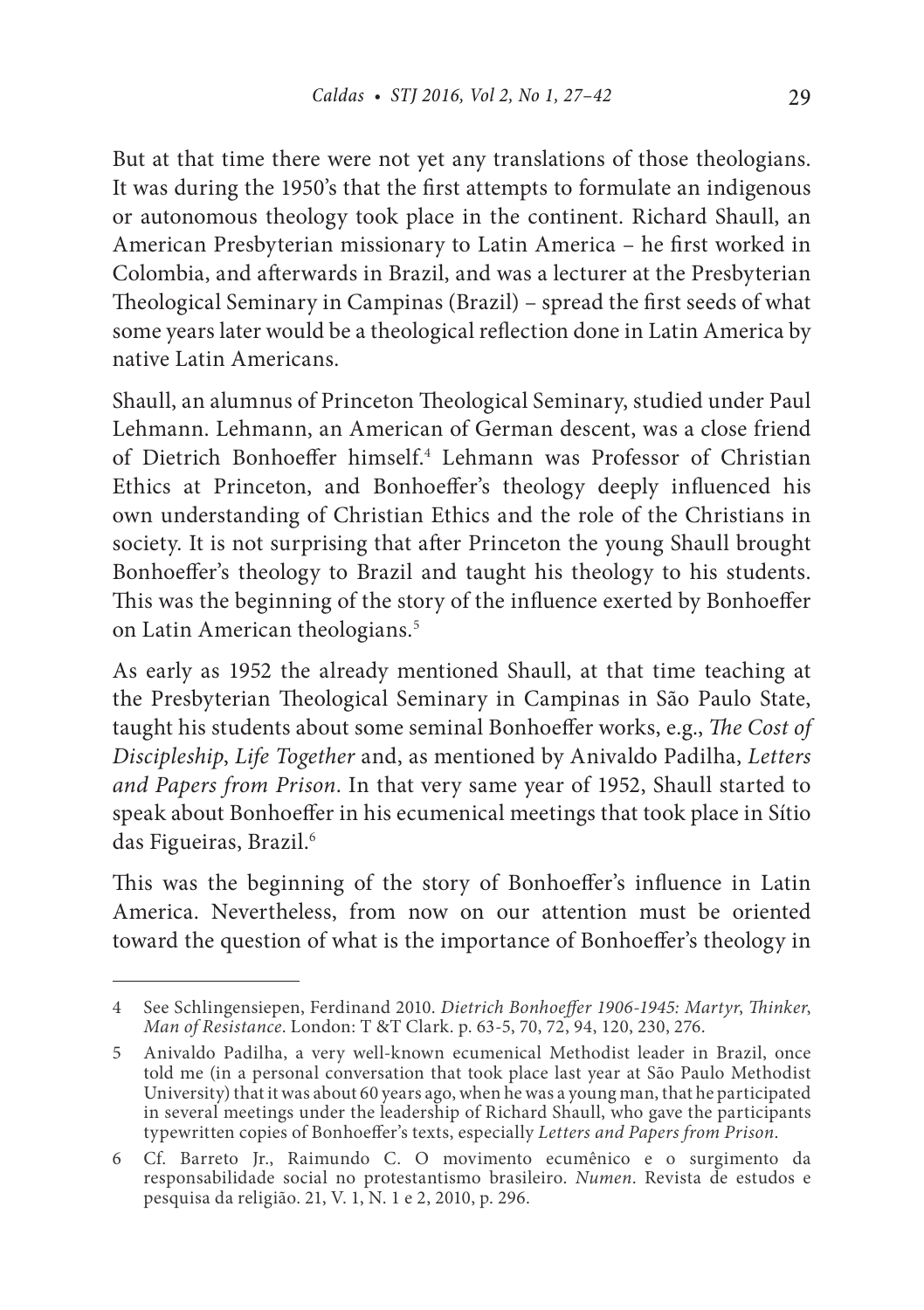Latin America today. It seems to me that there are some important points that, 70 years later, are still of great relevance. This article does not have the presumptuous intention to have the last word on this matter. Rather, it is only the sharing of some personal impressions about it. But I think that 70 years after Bonhoeffer's execution we in Latin America have so much to learn from him and about him.

## **2. The centrality of Christology in the theological reflection**

When one approaches any theologian in order to understand his or her theological thinking, it is very common to ask the question about the main characteristic(s) of that theology. So, what is the main characteristic or emphasis of Latin American theology? If we think in terms of Protestant theology in Latin America, it is wise to follow the late José Miguez Bonino in his book *Faces of Latin American Protestantism*. 7 According to Miguez Bonino, Latin American Protestantism has several faces:

- The *liberal face*, with emphasis on the development of society through education;
- The *evangelical face*, with strong emphasis on conversion, isolation of the 'world', the central place of the Bible and a missiological emphasis in the whole of its thinking;
- The *pentecostal face*, with emphasis on the action of the Holy Spirit in the lives of the believers (Miguez Bonino proposes a keen critique of Pentecostalism, showing its incongruence between being a movement open to lay people, but with a hierarchical and pyramidal structure of power, detached from society but seeking political power);
- The *ethnic* Protestantism is the model of Protestantism that Brazilian sociologists of religion Antonio Mendonça e Prócoro Velasquez called 'Protestantism of Immigration'. It is formed by colonies of immigrants that came to Latin America and brought with them their Protestant faith (e.g., Waldensians from Italy who established themselves in Argentine and Uruguay and Lutherans from Germany who established themselves in Brazil and Chile). Miguez Bonino points to the fact that Evangelical Protestantism is more 'missionary' and the ethnic Protestantism is more 'pastoral'.

<sup>7</sup> Grand Rapids: Eerdmans, 1997.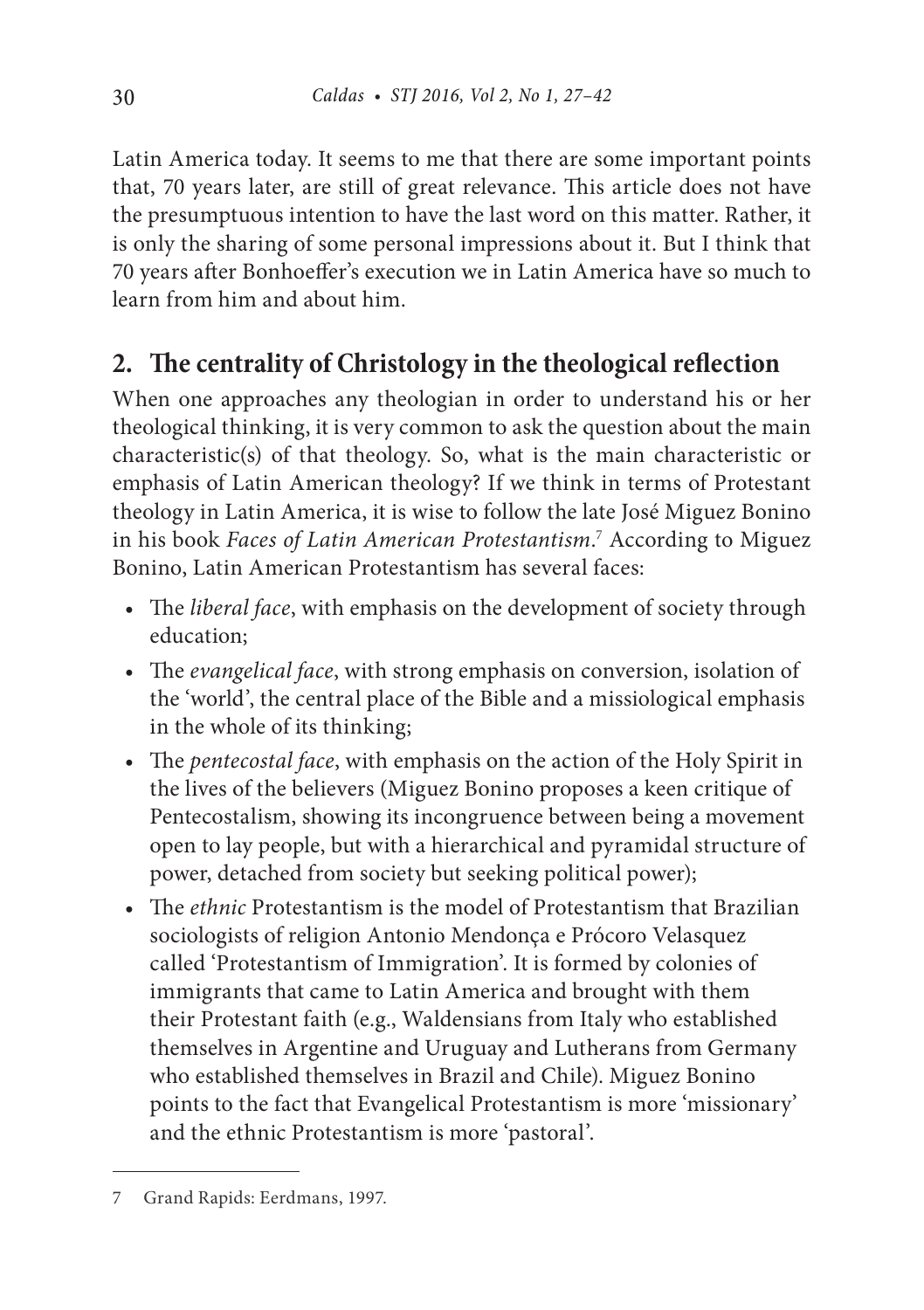None of these branches of Protestantism in Latin America has a definite Christological aspect (to be fair, Miguez Bonino understands ethnic Protestantism as Christological and Evangelical. Pentecostal Protestantism as Pneumatological, but he did not develop this interesting intuition further). Even though all of these possibilities are legitimate, what theology in Latin America can learn from and with Bonhoeffer, it seems to me, is a Christological theology. Bonhoeffer's Christology is Chalcedonian in its formulation. In addition, Bonhoeffer was wise enough to develop a theological ethics and an ecclesiology that are based on and derived from his understanding of the person and work of Christ. This is according to Bonhoeffer, in the essay *Christ*, *Reality and Good*. *Christ*, *Church and the World*.

The source of a Christian ethic is not the reality of one's own self, not the reality of the world. Neither is it the reality of norms and values. It is the reality of God that is revealed in Jesus Christ. This is the demand, before all others, that must honestly be made on anyone who wishes to be concerned with the problem of a Christian ethic. It places us before the ultimate and decisive question: With what reality will we reckon in our life? With divine grace or with earthly inadequacies? With the resurrection or with death? This question itself, which none can answer by their own choice without answering it falsely, already presupposes a given answer: that God, however we decide, has already spoken the revelatory word and that we, even in our false reality, can live no other way than from the true reality of the word of God. The question about ultimate reality already places us in such an embrace by its answer that there is no way we can escape from it. This answer carries us into the reality of God's revelation in Jesus Christ from which it comes  $8$ 

It is wise to remember what the German Bonhoeffer scholar Andreas Pangritz said. He said that in Bonhoeffer one can find a 'Christological concentration'.9 The Christology of Bonhoeffer is typically Lutheran, as he put his emphasis in Christ the Emmanuel, 'God with us', the Christ who

<sup>8</sup> Bonhoeffer, Dietrich 2009. *Ethics*. *Dietrich Bonhoeffer Works*, *Volume 6*. Minneapolis: Fortress Press. p. 49.

<sup>9</sup> Pangritz, Andreas 1999. 'Who is Jesus Christ for us Today?' In John W. de Gruchy (ed.). *The Cambridge Companion to Dietrich Bonhoeffer*. Cambridge: Cambridge University Press. p. 134-136.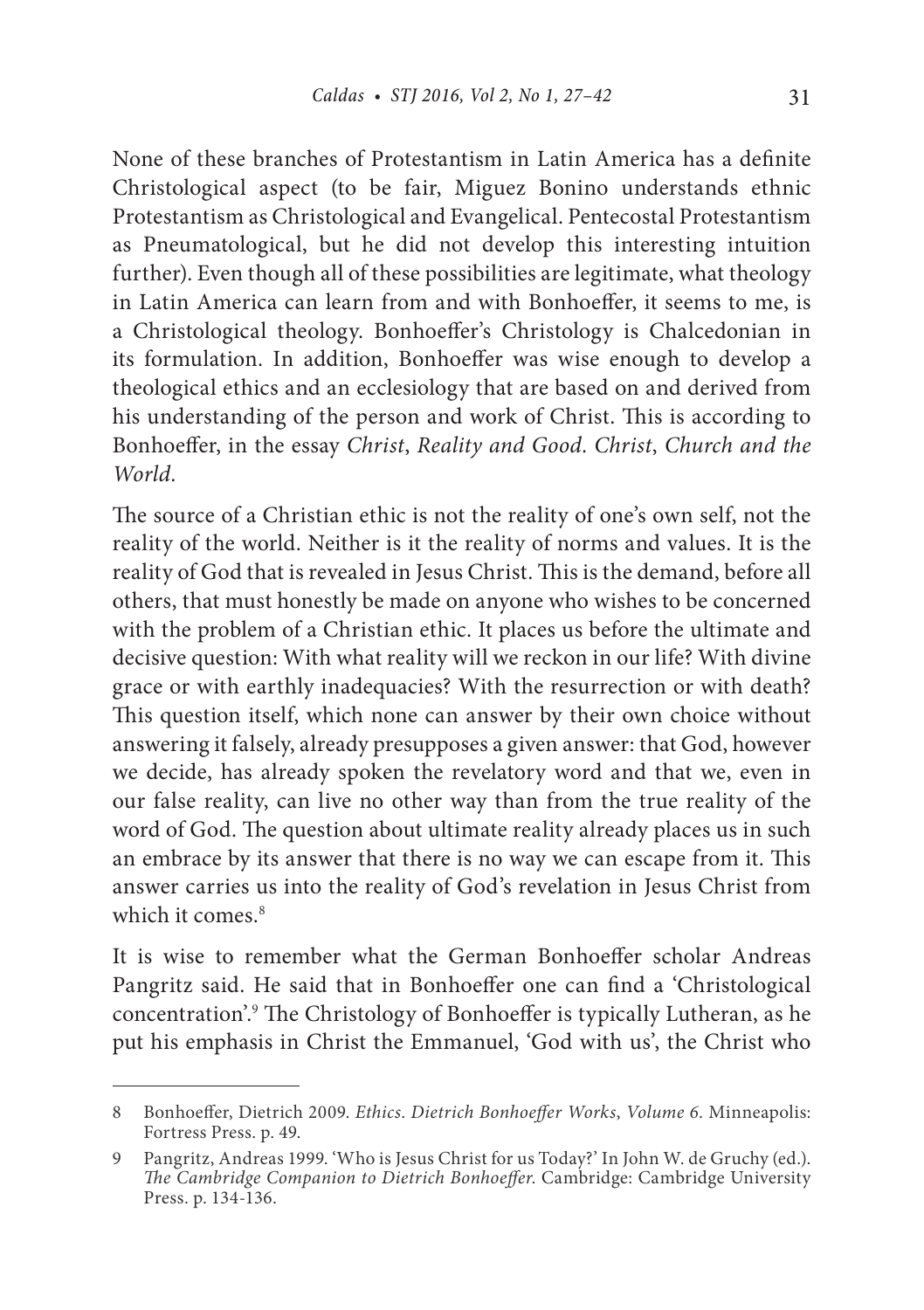is here on earth (in contrast with a Reformed Christology which put its emphasis in Christ as the Second Person of the Trinity, the Christ above us in heaven as the Lord of the universe – 'Christ the King'). Christology is vital in any Christian theology. So it is not surprising that Christology is very important in the fabric of Latin American Theology of Liberation. Therefore, it is not a coincidence that Bonhoeffer had exerted influence on some Latin American theologians, e.g., Gustavo Gutierrez,<sup>10</sup> Jon Sobrino,<sup>11</sup> Juan Luis Segundo,<sup>12</sup> and Frei Betto (in some of his *Letters from Prison*).<sup>13</sup> Catholic scholars do not always like to admit that, but nevertheless it is still true that Bonhoeffer already anticipated some intuitions of the Theology of Liberation<sup>14</sup>

Evangelical Christology also has a lot to learn from Bonhoeffer's Christology. There is a tendency in some Evangelical circles of Latin America to understand Christology in a very different way: the so called 'traditional' Protestants (e.g., Presbyterians) by and large understand Christology in a quite orthodox way, but the result is one that Christ is absent from the

<sup>10</sup> *The Power of the Poor in History*. Eugene: Wipf & Stock, 2004 (previously published by Orbis Books, 1983).

<sup>11</sup> *Christology at the Crossroads*. *A Latin American Approach*. Eugene: Wipf & Stock, 2002 (previously published by Orbis Books, 1978).

<sup>12</sup> *Teologia aberta para o leigo adulto*. São Paulo: Loyola, 1976.

<sup>13</sup> *Cartas da prisão*. Rio de Janeiro: Civilização Brasileira, 1977. The influence of Bonhoeffer on Frei Betto can be seen in the title itself of his (Frei Betto's) book: *Cartas da prisão* means *Letters from prison* in Portuguese.

<sup>14</sup> It can be clearly seen, for instance, when Bonhoeffer speaks about the necessity and the importance of seeing life from the underside of history: 'It remains an experience of incomparable value that we have for once learned to see the great events of world history from below, from the perspective of the outcasts, the suspects, the maltreated, the powerless, the oppressed and reviled, in short form the perspective of the suffering […] that we come to see matters great and small, happiness and misfortune, strength and weakness with new eyes; that our sense for greatness, humanness, justice and mercy has grown clearer, freer, more incorruptible; that we learn indeed that personal suffering is a more useful key, a more fruitful principle than personal happiness for exploring the meaning of the world in contemplation and action. But this perspective from below must not lead us to become advocates for those who are perpetually dissatisfied. Rather, out of a higher satisfaction, which in its essence is grounded beyond what is bellow and above, we do justice to life in all its dimensions and in this way affirm it.' Bonhoeffer, Dietrich 2010 *Letters and Papers from Prison*. Dietrich Bonhoeffer Works, Volume 8. Minneapolis: Fortress Press. p. 52. This emphasis on 'see the great events of world history from below' would 'reappear', so to speak, in Latin American Theology of Liberation, roughly a quarter of a century after Bonhoeffer.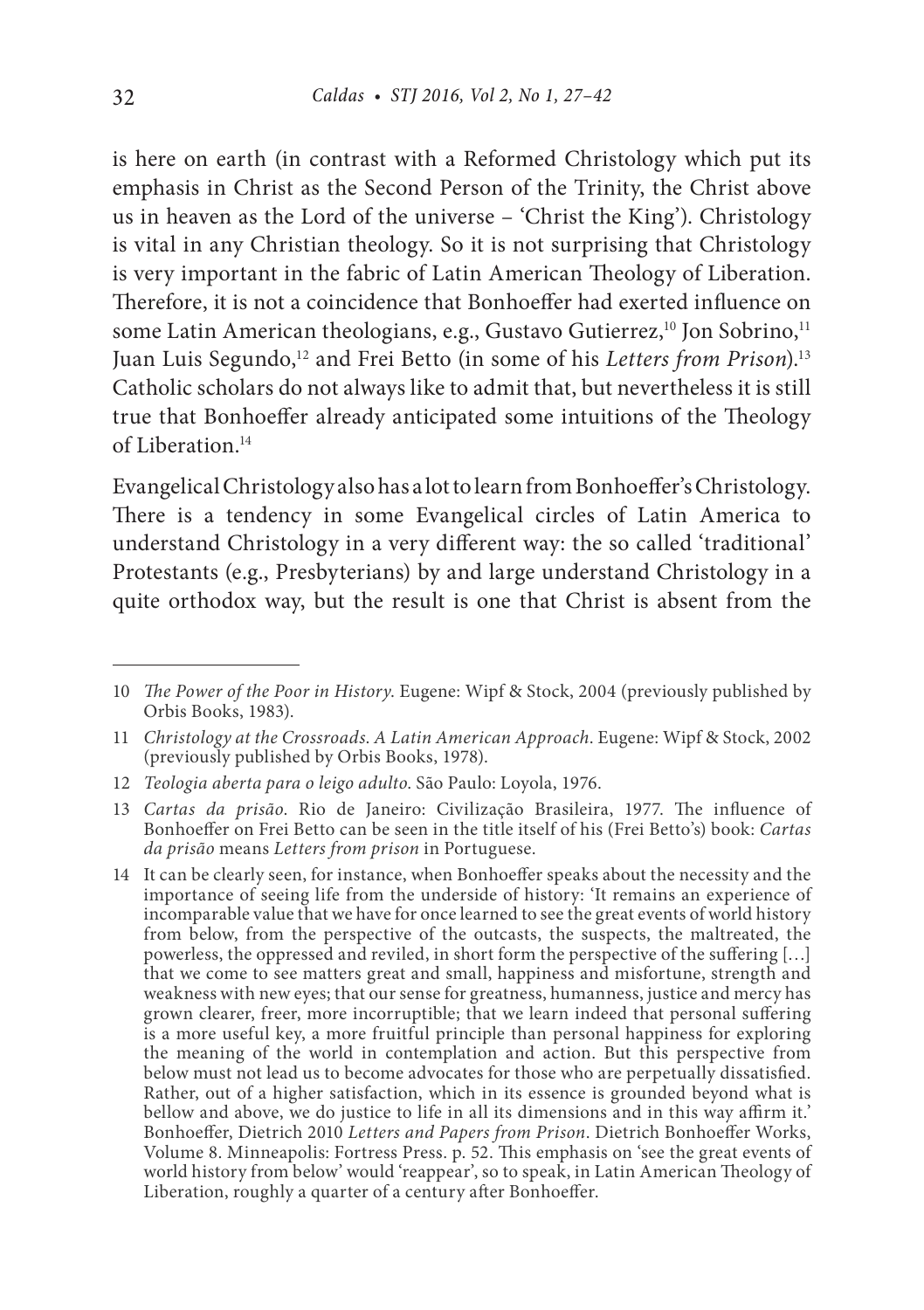daily lives of people. Besides, in Latin America, especially in Brazil, some Neopentecostal preachers present Christ as a sort of 'Genius of the Lamp', a mighty celestial being that is obliged to attend all requests of those who claim his help – if they give their tithes and offerings to the church...<sup>15</sup> Contrary to this poor understanding of Christology, Bonhoeffer states in his essay 'Church and World': 'Christ is the centre and power of the Bible, of the church, of theology, but also of humanity, reason, justice, and culture …To Christ everything must return; only under Christ's protection can it live'.<sup>16</sup>

It is against such a strange backdrop that I understand that theology in Latin America, especially that kind of theology done by traditional Protestants, Pentecostal and Neopentecostals, needs urgently to learn from Bonhoeffer's Christology. Perhaps the Christological accent of the theology of Bonhoeffer might be a sound corrective to some forms of Neopentecostal theology – for instance, the huge Universal Church of the Kingdom of God/Igreja Universal do Reino de Deus, which has a strong Pneumatology, but presents a strange contradiction. In all of their temples one can find the motto 'Jesus Cristo é Senhor' – 'Jesus Christ is Lord', but in practical terms it is a Spirit-driven church, not a Christ-driven church. So, there is no emphasis at all in the Nachfolge, discipleship, the following of Jesus in daily life. Therefore, the Universal Church (as it is known in Brazil) makes a weird 'reduction', a downshifting of the person and work of Christ, who is no longer presented as the Lord of all spheres of life, but as a mighty spiritual being that is obliged to do everything people ask of him, as long as, as it was already stated, the people contribute regularly to church with their tithes and offerings. From Bonhoeffer and with Bonhoeffer we learn about the Christ who suffered and in this way he reveals God to us, and at the same time, the risen Christ who is our companion on the road of life.

<sup>15</sup> The technical and critical bibliography about Neopentecostalism in Latin America is vast. Among many one can cite Campos, Leonildo Silveira. *Teatro*, *templo e mercado: organização e marketing de um empreendimento neopentecostal*. Petrópolis e São Paulo: Vozes/Simpósio/UMESP, 1997. Mariano, Ricardo. *Neo-pentecostais: sociologia do novo pentecostalismo no Brasil*. São Paulo: Loyola, 1999. Pieratt, Alan B. *O Evangelho da Prosperidade*. São Paulo: Vida Nova, 1993. Siepierski, Paulo D. "Pós-pentecostalismo e política no Brasil". *Estudos Teológicos*. Rio Grande do Sul: IECLB v. 37, n 1, pp. 47-61, 1997.

<sup>16</sup> Bonhoeffer, *Ethics*, op. cit., p. 341.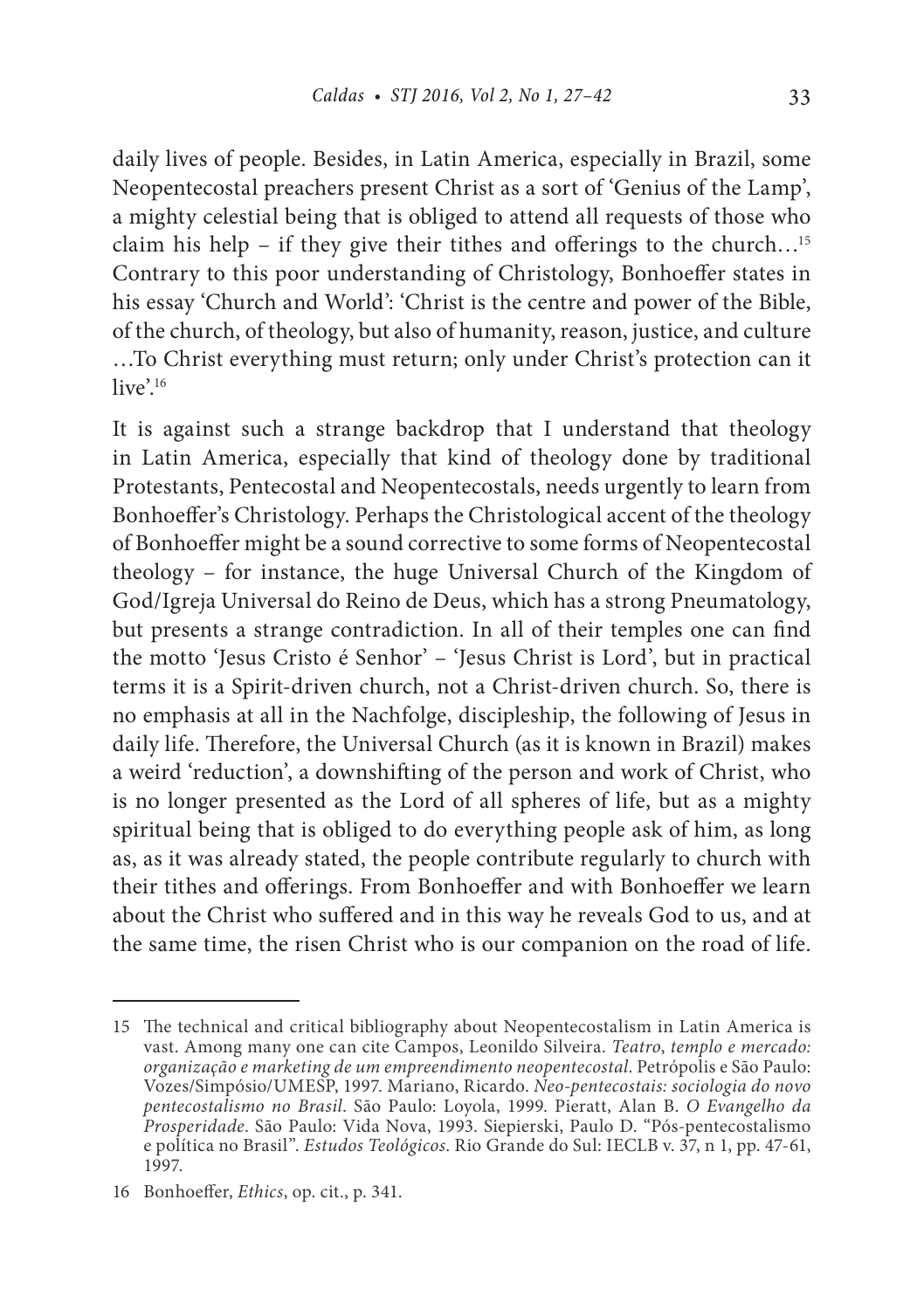To quote him once more, 'the more exclusively we recognize Christ as our Lord, the more will be disclosed to us the breadth of Christ's lordship'.<sup>17</sup> Latin American Evangelicalism needs such a sound Christology as that which Bonhoeffer understood and taught.

### **3. The integral aspect of pastoral and academic labour**

In Latin America there has been a strange dissonance, so to speak, between two tasks, viz., pastoral and academic labour. It is very easy to find, among Evangelicals and Pentecostals alike, those who call themselves only "pastors". By and large they are very proud of saying that they are not theologians. Even nowadays among Pentecostals it is still very common to quote 2 Corinthians 3:6, 'For the letter kills, but the Spirit gives life' (NIV). The popular interpretation of this verse is in the sense that the 'letter' means academic formation. On the other hand, some professional theologians have not respected pastoral practice at all. Some of them are highly skilled in several academic disciplines, but they do not preach anymore. Besides, there is a sort of strife between the theologically trained and those who are not. Both are proud of their respective positions. The fact is that this is a strange situation. In the early Church the so called Church Fathers were deep thinkers but they were pastors as well, and as such they cared for their 'flocks'. In the Middle Ages it was not much different, as was the case with the Reformers. It was only during the so called 'Modernity' that a divorce happened between the church and the academy.

But there were some notable exceptions. Dietrich Bonhoeffer was one such exception. He was a brilliant theologian. One example of his genius is that he wrote his *Sanctorum Communio* when he was only 21 or so. Yet, throughout his career, he never abandoned the pastoral side of his ministry. He was always a *cura d'almas*, a pastoral caretaker. His pastorates in Berlin, Barcelona and London, the time he spent with the brethren of Abyssinian Baptist Church in New York, and his concern with the academic and spiritual formation of the seminary students of the Bekennende Kirche in Finkenwalde give an eloquent testimony of a pastoral heart that always beat strongly, especially for those on the 'underside of history'. In Latin

<sup>17</sup> Bonhoeffer, *Ethics*, op. cit., p. 344.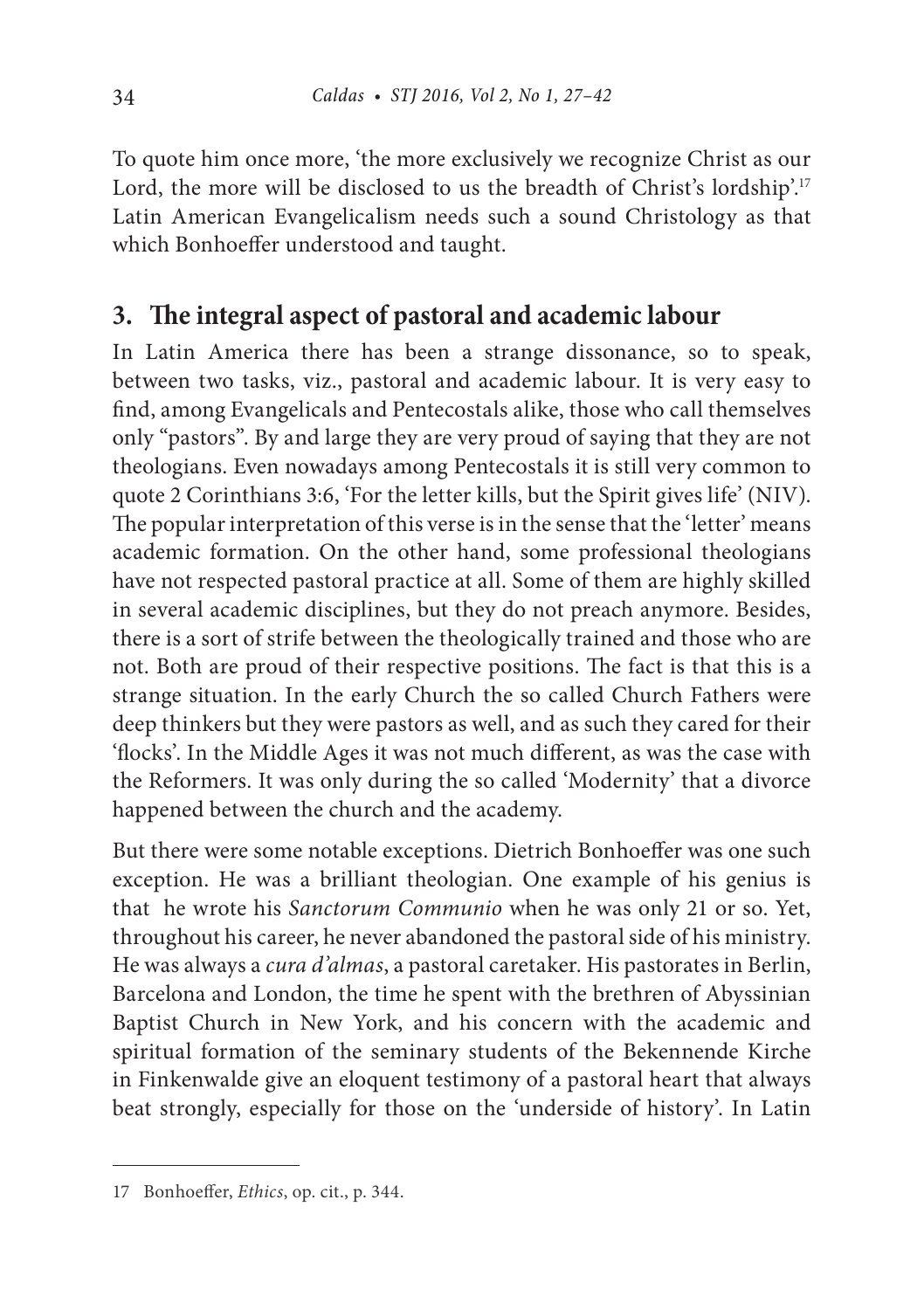America, 70 years after his martyrdom, we need to learn urgently from and with Bonhoeffer to (re)unite again what for centuries was not divided – the calling of both the academic and the pastoral. It is very common in Latin American theology – at least that of a progressive evangelical<sup>18</sup> tune – to refer to itself as a 'Reflection on the way'19. Therefore, to use this metaphor of the road, it must be said in Latin America today that this conflict between those who privilege only the academic and those who privilege only the pastoral work must be left behind. Bonhoeffer gives us a wonderful example of how to be a theologian without forgetting the pastoral dimension of the Christian calling in the world.

Relating to this question, it is important to listen to Bonhoeffer himself. It is a quite long quotation, but it is worth citing in full:

One should not think it necessary to wait for particular experiences of 'being called' to ministry. A student who is simply gripped by the subject matter of theology and cannot turn away from it can consider that a calling. But certainly, it must be what theology is really about that enthrals the student – a real readiness to think about God, the Word, and the will of God, a 'delight in the law of the LORD' and readiness to meditate on it 'day and night'; a real willingness to work seriously, to study, and to think. It is not the experience of a call but the determination to do sober, earnest, and responsible theological work that is the gateway to the study of theology.

One may bring to theological studies one's own passions, one's philosophical, ethical, pedagogical, patriotic, or social zeal. These belong to the student as a whole person, and one must truly enter into theology with one's whole self. The person who is not driven to

<sup>18</sup> In the North Atlantic world there is a sharp division between 'Progressive Protestantism' on one side and 'Evangelicalism' in the other. But such a division makes no sense in Latin American context. See for instance the whole of the work of Orlando Costas and the CELEP – Centro Evangélico Latinoamericano de Estudios Pastorales – and its Brazilian branch, the CEBEP (Centro Evangélico Brasileiro de Estudos Pastorais) in the last three decades of the late century – they always defined their own identity as 'Progressive Evangelicals', in clear distinction from Fundamentalist Protestantism.

<sup>19</sup> See for instance *Reflexões no caminho*, the theological journal of the aforementioned CEBEP.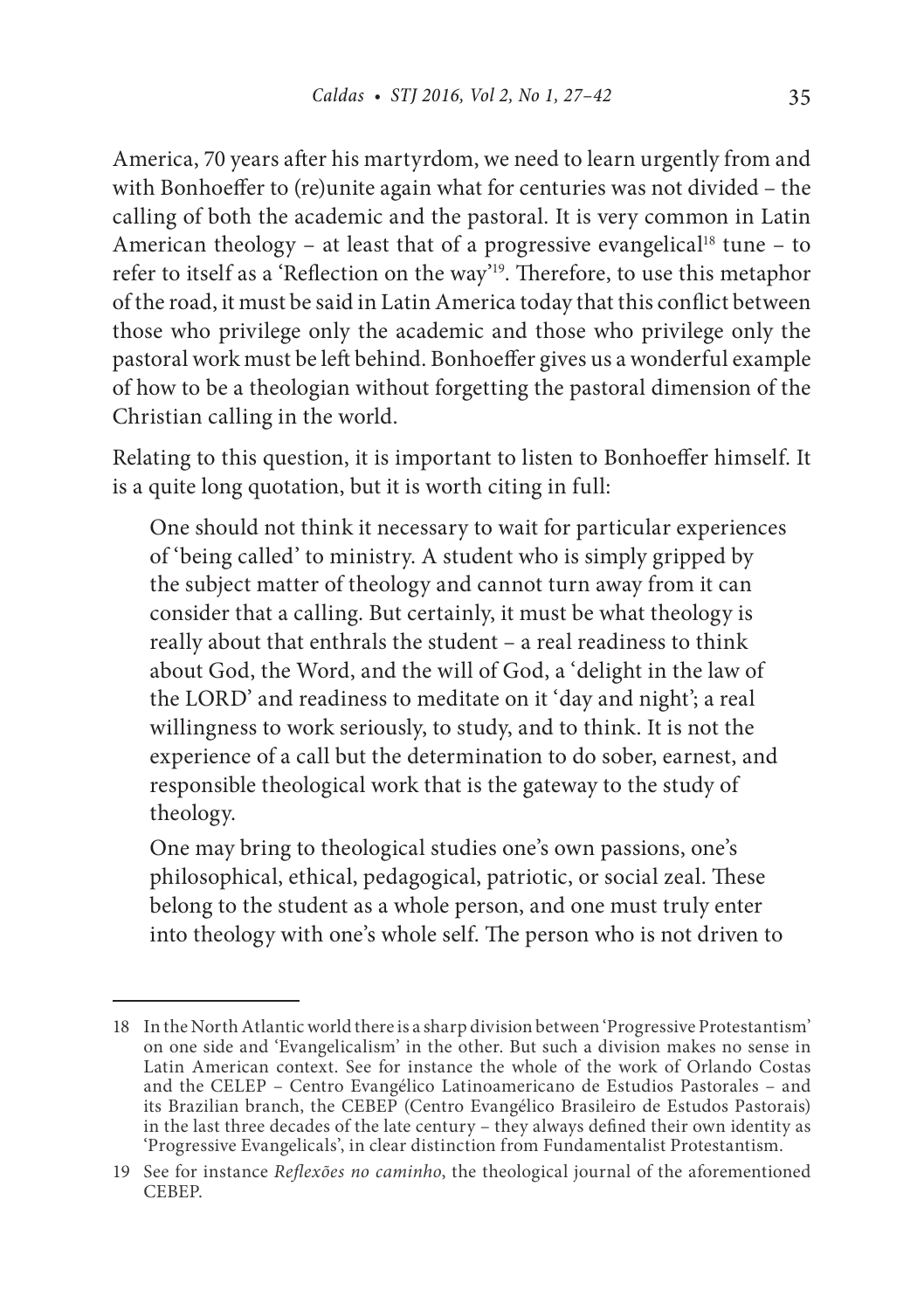theological study at least in part by these passions will certainly be a poor theologian. But theological students must then learn and know that the driving force in their lives and thinking, as theologians, can only come from the passion of Jesus Christ, our crucified Lord. The study of theology cannot be conquered by the overflowing vitality of one's own passion; rather, the real study of *theologia sacra* begins when, in the midst of questioning and seeking, human beings encounter the cross; when they recognize the endpoint of all their own passions in the suffering of God at the hands of humankind, and realize that their entire vitality stands under judgment. This is the great turnaround, which for the course of study means the turn toward theological objectivity. Theological study no longer means revealing the passions of one's ego; it is no longer a monologue, no longer religious self-fulfilment. Rather, it is about responsible study and listening, becoming attentive to the Word of God, which has been revealed right here in this world; it is toning down one's self in the face of what is far and away the most important matter.

[...] Finally, one should know as a true theologian that, even where our knowledge of the gospel of Jesus Christ in its truth and purity keeps us away from false doctrines, we stand beside our brethren who have wandered and been misled, sharing their guilt, interceding and praying for them, knowing that our own life depends, not on our better knowledge or being on the right side, but on forgiveness.<sup>20</sup>

#### **4. The importance of the confessional heritage21**

Dietrich Bonhoeffer, as all of us know, was a Lutheran pastor and theologian. As such, he mentioned Luther in a lot in his writings. He did

<sup>20</sup> Bonhoeffer, Dietrich 2009. *Berlin 1932-1933*. *Dietrich Bonhoeffer Works*, *Volume 12*. Minneapolis: Fortress Press. p. 432-433, 435.

<sup>21</sup> When one speaks about Bonhoeffer and confessional heritage it is practically mandatory to remember the *Barmer Theologische Erklärung (*Barmen Theological Declaration of 1934). Although it was written in a very particular historical context, one that is quite different from Latin American historical context of today, the lesson given by those who accepted the text of Barmen as a theological orientation for life still remains important and necessary, as an example of commitment to the lordship of Christ in all areas of life. For details of formulation of the Barmen Theological Declaration see, inter alia,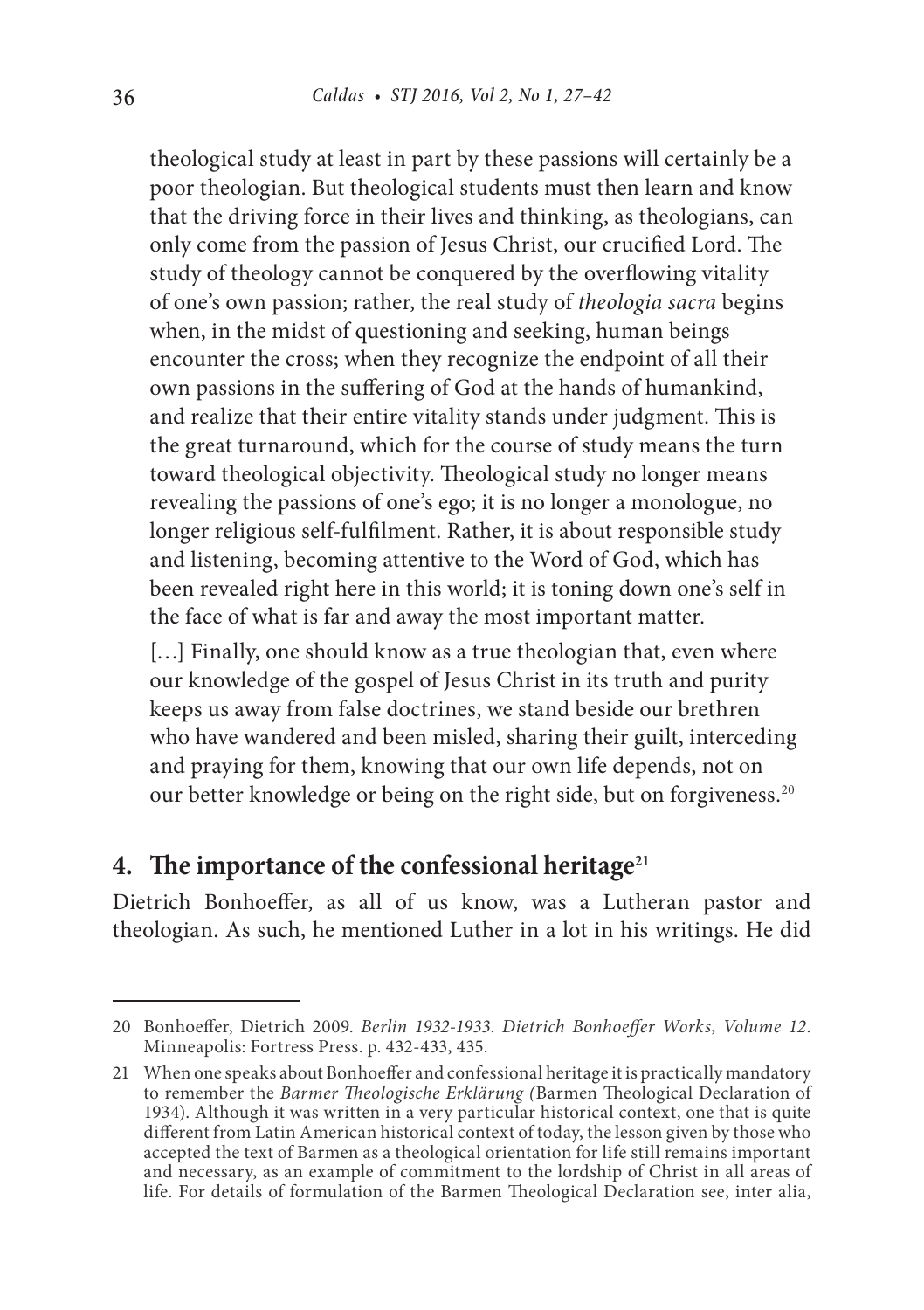know Luther's texts very well<sup>22</sup>. See for instance the interpretation of the Psalms in his *Prayerbook of the Bible* – *Die Psalmen* – *Das Gebetbuch der Bibel*, which is typically Lutheran. We also know that Bonhoeffer was personally involved in the formation of pastors of the already mentioned Confessing Church. However, with Bonhoeffer we do not learn that we must turn to become Lutherans, but we do learn the importance of confessionality, or the importance of confessional heritage. In Latin America today, there is a predominance of Pentecostalism in almost all traditional Protestant and Evangelical traditions. Nowadays in Brazil one will find signs of such a 'Pentecostalization' or 'Neopentecostalization' among Methodists, Baptists, Congregationalists, and some Presbyterians as well. Because of this influence, many traditional Protestants are leaving behind one of the most precious aspects of their Reformed heritage, namely, that is the Protestant ethics – that is an ethics of positive social influence, and not a selfish personal ethics characterized by a concern for getting rich, as Neopentecostalism teaches. From this we conclude that the life and practice of Bonhoeffer teaches us to give due value to our respective confessional traditions. Lutherans must know Luther's writings and be real Lutherans, Presbyterians must know Calvin and so many other important Reformed theologians, and Methodists must know John Wesley and be real Methodists, and so on. Our respective confessional heritages are important. They are not perfect, absolutely not, they are not sacred, of course not, but we need to (re-)discover them and give them the importance they deserves. Therefore, as far as I can understand it, Bonhoeffer teaches us Latin Americans to be 'proud', so to speak, of our respective confessional traditions. Proud, not arrogant. Proud but open to dialogue with 'the other'. Proud, but with hearts, eyes, minds and ears open to listen, to see and to understand what 'the other' has to say and to show us. Proud, but at the same time humble to confess that we need the 'other' who belongs to a tradition different from our own. This leads us to our next step.

Silveira, Julio Cesar. *Igreja: vocação para a desobediência*. Uma leitura da Declaração de Barmen feita a partir da teologia de Karl Barth. Curitiba: Prismas, 2014, p. 23-103.

<sup>22</sup> About the place of Luther in the theology of Bonhoeffer see, inter alia, Krötke, Wolf 2008. Dietrich Bonhoeffer and Martin Luther. In Frick, Peter (Ed.). *Bonhoeffer's Intellectual Formation*. Tübingen: Mohr Siebeck. p. 53-82.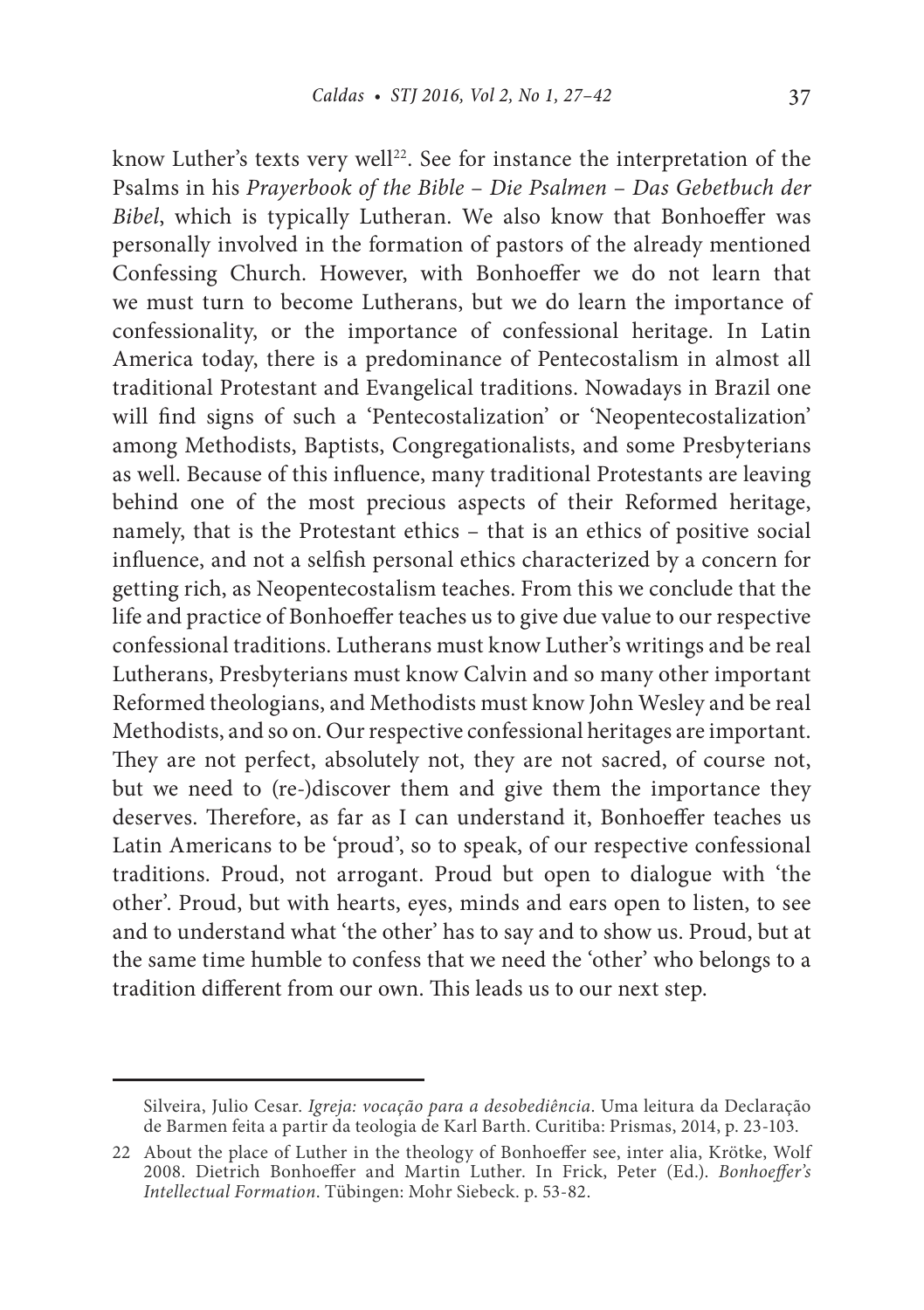#### **5. The role of ecumenism**

It is not an overstatement to say that Bonhoeffer was a confessional Lutheran theologian. Nevertheless, he was very aware of the importance of what John Mackay, 'the Scott with a Latin soul'23 called 'the science of the Church universal'24. To refer once more to his doctoral dissertation, Bonhoeffer did believe in *Sanctorum Communio*, the communion of the saints. It is possible to state that for Bonhoeffer one of the possibilities of living *Credo in Sanctorum Communio* – 'I believe in the Communion of Saints' was to keep in creative tension the confessional heritage on one hand and the importance of ecumenism on the other. It is not a coincidence that Bonhoeffer was an active forerunner of the ecumenical movement in Europe, just before the War, in some organizations that were predecessors of the WCC. His visit to Rome when he was still very young, the way he modelled the theological seminary of the Confessing Church in Finkenwalde more or less according to a Benedictine style, his aforementioned participation in the Abyssinian Baptist Church in New York (an absolutely unusual decision, considering he was a white man, a Lutheran from the highest rank in the German society of his day, and nevertheless he was among poor Black Baptist Americans), all of this gives testimony to the importance of ecumenism in Bonhoeffer's life and theology.25 Therefore, it is not a coincidence that so many scholars are approaching Bonhoeffer from the perspective of ecumenism and its role in his life and theology.26 As a matter of fact, Bonhoeffer was an ecumenist and, as will be demonstrated later, he thought about ecumenism in a theological way. As Bonhoeffer said, '… I believe in the principle of our universal Christian brotherhood which rises above all national interests…'27

The question of ecumenism is not an easy one in the Latin American context. On one hand there is a history of ecumenism that is almost as

<sup>23</sup> Cf. Sinclair, John. *John A*. *Mackay: um escocês com alma latina*. Manhumirim: DIDAQUÊ, 1995.

<sup>24</sup> Mackay, John A 1964. *Ecumenics: The Science of the Church Universal*. Upper Saddle River: Prentice Hall.

<sup>25</sup> For details see Bonhoeffer, Dietrich 2012. *Ecumenical*, *Academic and Pastoral Work: 1931-1932*. Dietrich Bonhoeffer Works, Volume 11. Minneapolis: Fortress Press.

<sup>26</sup> See for instance, Clements, Keith. *Dietrich Bonhoeffer's Ecumenical Quest 2015*. Geneva: WCC Publications.

<sup>27</sup> Apud Clements, op. cit, p. 1.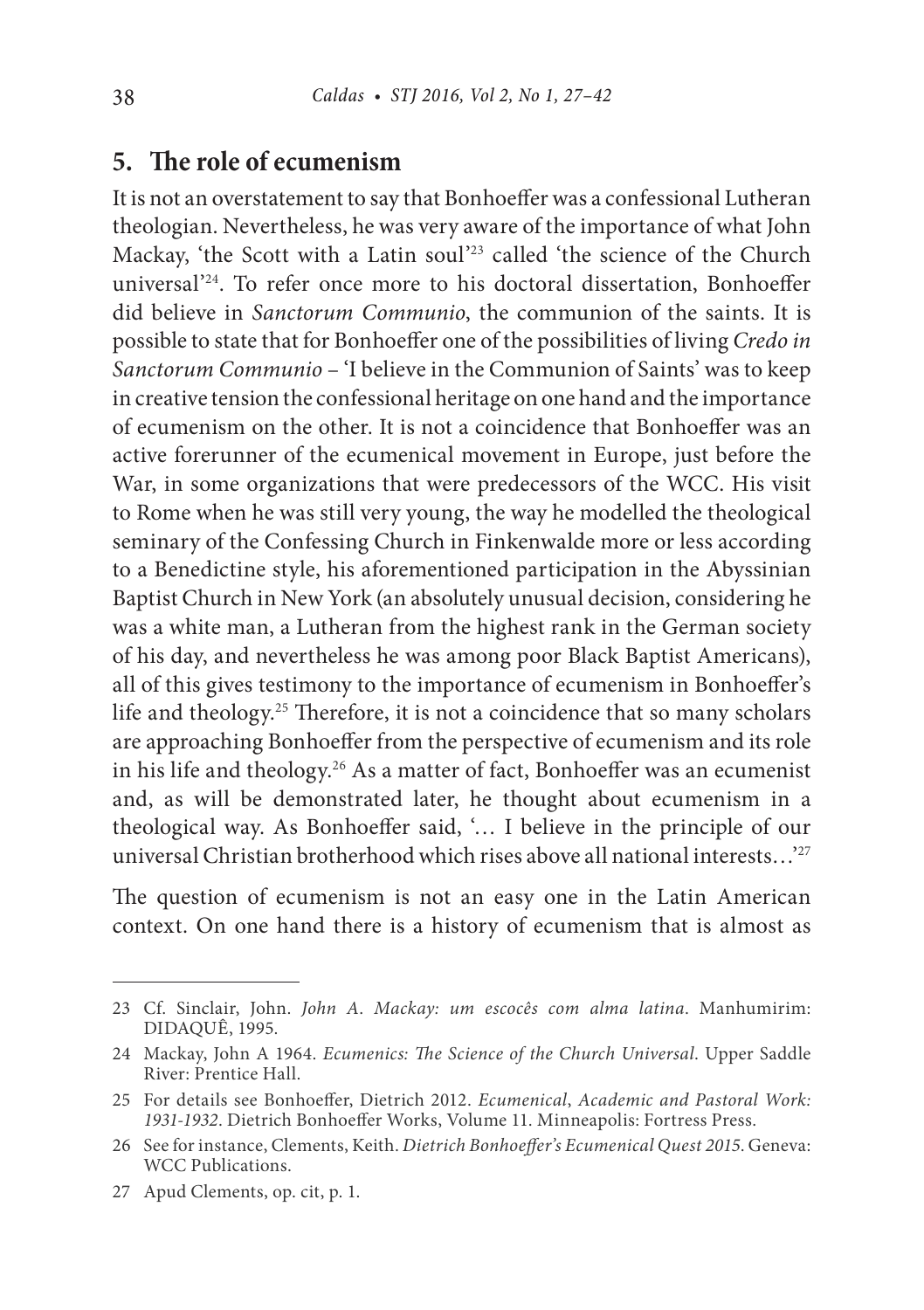old as the world ecumenical movement itself. See for instance the ISAL movement – *Iglesia y Sociedad/Igreja e Sociedade* ('Church and Society') – in Latin America in the 50's. As early as in the post-WW2 period there was a concern among some Latin American Protestant leaders and thinkers, like the Methodist Argentinian theologian José Miguez Bonino, the Uruguaian Methodist theologians Julio de Santa Ana and Emilio Castro (the very first Latin American to be appointed as a Secretary to the World Council of Churches) and the Brazilian Presbyterian theologian Rubem Alves, to name only a few.28 ISAL had the concern to create a social consciousness in the mentality of Latin American Protestantism.<sup>29</sup> But at the same time there was, and still there is, among the majority of Latin American evangelicals a strong resistance to the ecumenical movement. In Latin America the ecumenical movement is not very large, strong and influential. The CLAI – Latin American Council of Churches – is not such a big organization. The majority of Evangelicals in Latin America have a distorted understanding of what ecumenism really is. In the Latin American Evangelical common sense, and for many of their leaders as well, the word ecumenism means something to be avoided at any cost, because it is considered a curse word. For almost all Evangelicals in Latin America, ecumenism is a work of Satan, created in the offices of hell to destroy the true Christian church in the world. This is obviously a caricature of what true ecumenism is and stands for. So, in such a context it would be helpful to pay attention to Bonhoeffer once more. Bonhoeffer can teach Latin Americans what true ecumenism is. He was an active member of the young ecumenical movement, as a member of the World Alliance for Promoting International Friendship through the Churches. In a very well known address delivered in Czechoslovakia in 1932, entitled 'Concerning the Theological Foundation of the Work of World Alliance', Bonhoeffer raises a very important question: How does the work of the ecumenical movement appear in the light of the truth of

<sup>28</sup> For a concise but at the same time detailed history of ecumenism in Latin America, see Cunha, Magali do Nascimento. "Quero trazer à memória o que me pode dar esperança". Movimento ecumênico: avaliação e perspectivas. *Numen*. 21, V. 1, N. 1 e 2, 2010, p. 103- 135.

<sup>29</sup> For the history and proposals of ISAL see Bittencourt Filho, José. *Por uma eclesiologia militante*. ISAL como o nascedouro de uma nova eclesiologia para a América Latina. Dissertação de Mestrado em Ciências da Religião. São Bernardo do Campo: Instituto Metodista de Ensino Superior, 1988.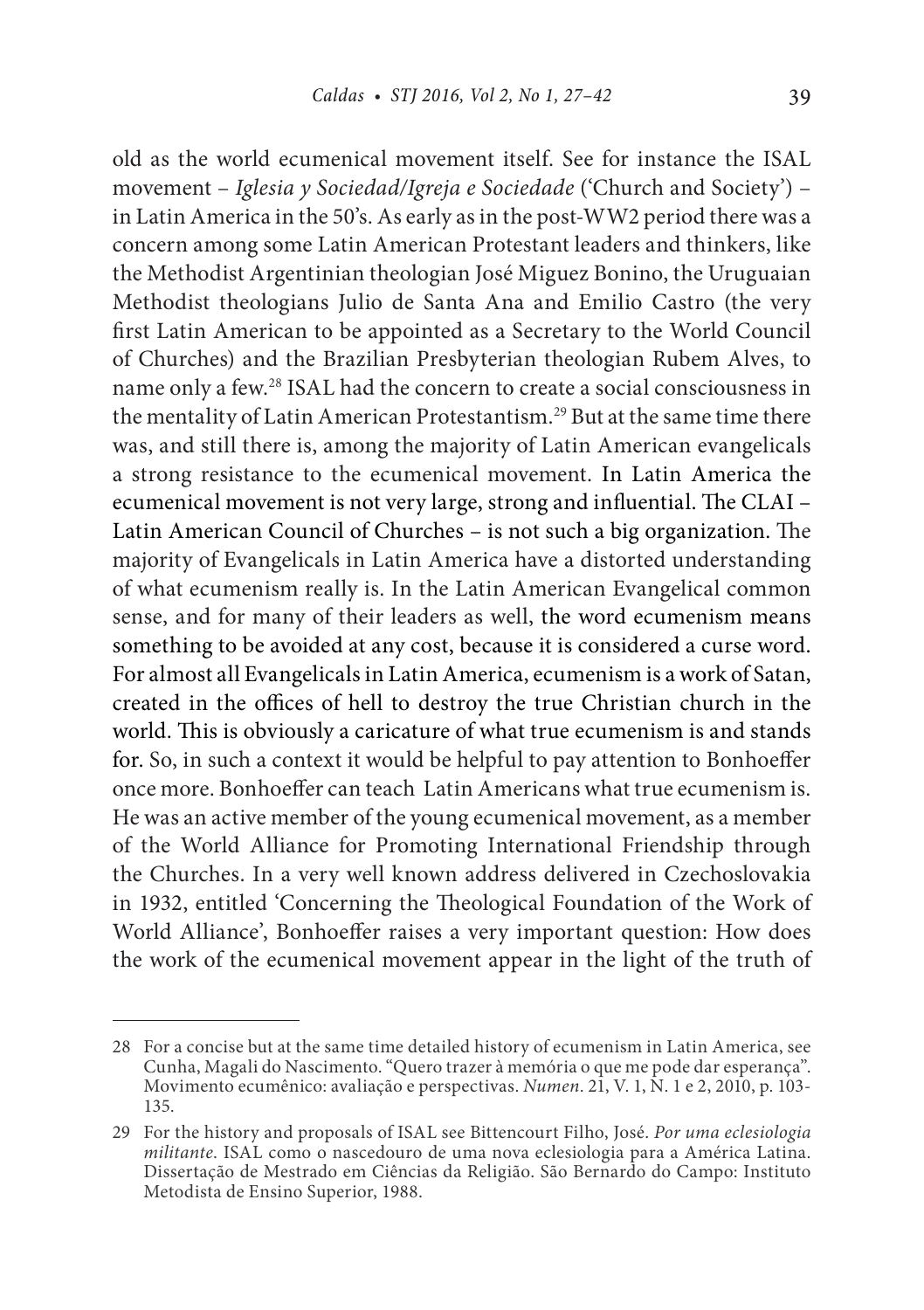the gospel?30 According to Bonhoeffer, the church, as the one congregation of the Lord Jesus Christ, who is the Lord not of the church only, but of the whole world, to speak the word of Christ to this world. It is this claim of Christ on the whole world that unifies the churches and defines their task. Bonhoeffer correctly declares that the authority of the church to speak to the world is the authority of the present, living Christ. The church in the theology of Bonhoeffer is 'Christus praesens', Christ present. Therefore, the word of the church to the world has authority because it is the word of Christ who is present.<sup>31</sup> Bonhoeffer offers a sound theological foundation for understanding 'ecumenismo' and its proposal to the world. This theological comprehension provided by Bonhoeffer of the ecumenical task of the church in the world is highly needed in Latin America, 70 years later after his execution in the Nazi gallows.

So, for us Latin Americans it is very important to learn from and with Bonhoeffer that the Christian heritage is a wide and rich mosaic and no one can dare to claim the plain truth about everything.

### **6. A church that is oriented to the other, not to itself**

Bonhoeffer was a systematic theologian with specific focus on ecclesiology, but, as we have seen, his ecclesiology was based on and derived from his Christology. Therefore, the logical consequence of this Christ-based ecclesiology was that he concluded that the Church must exist for the sake of the other, and not to herself. This is an urgent lesson for us in Latin America. Latin American ecclesiology is, allow me to say, quite a mess. I will try to present a brief survey of the churches in Latin America today: Some churches are like oysters living in a shell, closed to themselves with absolutely no contact with those outside its walls. Other churches think only in terms of numerical growth. This is a sort of 'autophagy', as the church in this way lives only for herself. This ecclesiological model understands the mission of the church only as evangelization, 'winning souls for Jesus', as they like to say. Other churches (the already mentioned Neopentecostal

<sup>30</sup> Cf. Bonhoeffer, Dietrich 2012. *Ecumenical*, *Academic and Pastoral Work: 1931-1932*. Dietrich Bonhoeffer Works, Volume 11. Minneapolis: Fortress Press. p. 356-369.

<sup>31</sup> Cf. Godsey, John D 2015. *The Theology of Dietrich Bonhoeffer*. Eugene: Wipf and Stock Publishers. p. 97-98 (previously published by Westminster Press, 1960).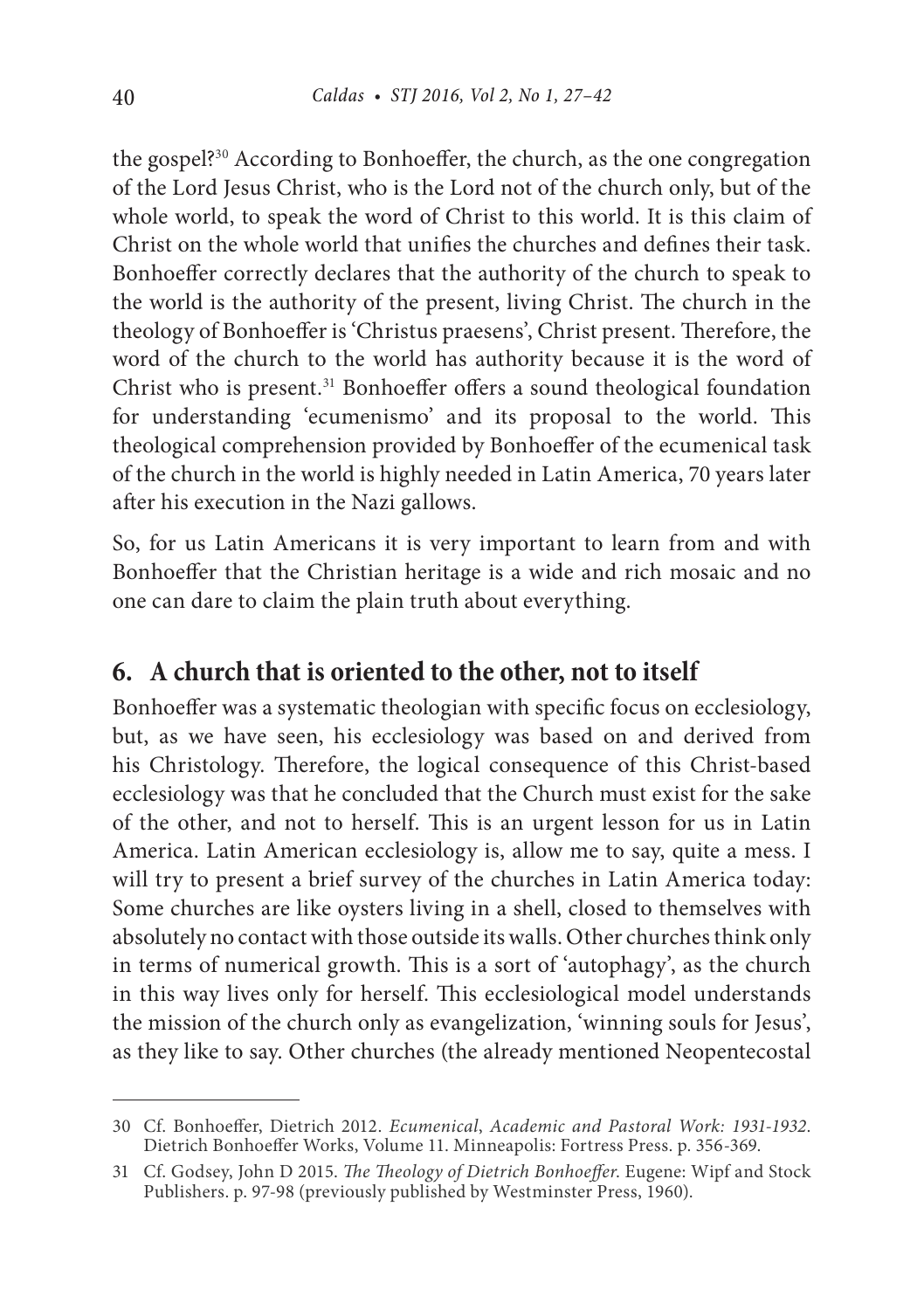churches) are concerned only with taking money from those who go to their meetings – there is no longer any form of traditional membership, nor any ecclesiastical life. What does exist is only an endless sequence of 'chains of prayer' (*correntes de oração*), where prayer is presented as a magic key to open the doors of heaven and a tool to oblige God to do what we want. In such a complicated scenery, it will be wise to (re)learn the understanding of church and its purpose according to Bonhoeffer (in *Letters and Papers from Prison*) – 'Die Kirche ist nur Kirche, wenn sie für andere da ist.' 'The church is church only when it is there for others'.32 In *Sanctorum Communio* he said: 'The church is the presence of Christ in the same way that Christ is the presence of God'.33 Christ Jesus is the supreme model of living for others, not for himself. So must live the Church. Thinking about Bonhoeffer's understanding of how the church must be, Prof Brigitte Kahl said:

It is precisely and in particular the *Christ event* of incarnation, crucifixion and redemption that requires *us* to accept our solidarity with *them*, who we had thought were the sinners, the outsiders, the non-us: Jews, Catholics, heretics, Muslims, unbelievers…

#### **7. Concluding remarks**

This essay presents some conclusions of what we in Latin America, both Spanish-speaking and Portuguese-speaking, have to learn from and with Dietrich Bonhoeffer. Five points were mentioned:

- 1. The centrality of Christology in theological reflection.
- 2. The integral aspect of pastoral and academic labour.
- 3. The importance of the confessional heritage.
- 4. The role of ecumenism.
- 5. A church that is oriented to the other, not to itself.

<sup>32</sup> Bonhoeffer, Dietrich 1998. *Ethik*. DBW (*Dietrich Bonhoeffers Werke*), Band 6. Güttersloh: Güttersloher Verlaghaus. p. 560.

<sup>33</sup> Bonhoeffer, Dietrich 2009. *Sanctorum Communio*. A Theological Study of the Sociology of the Church. Dietrich Bonhoeffer Works, Volume 1. Minneapolis: Fortress Press. p. 140-141.